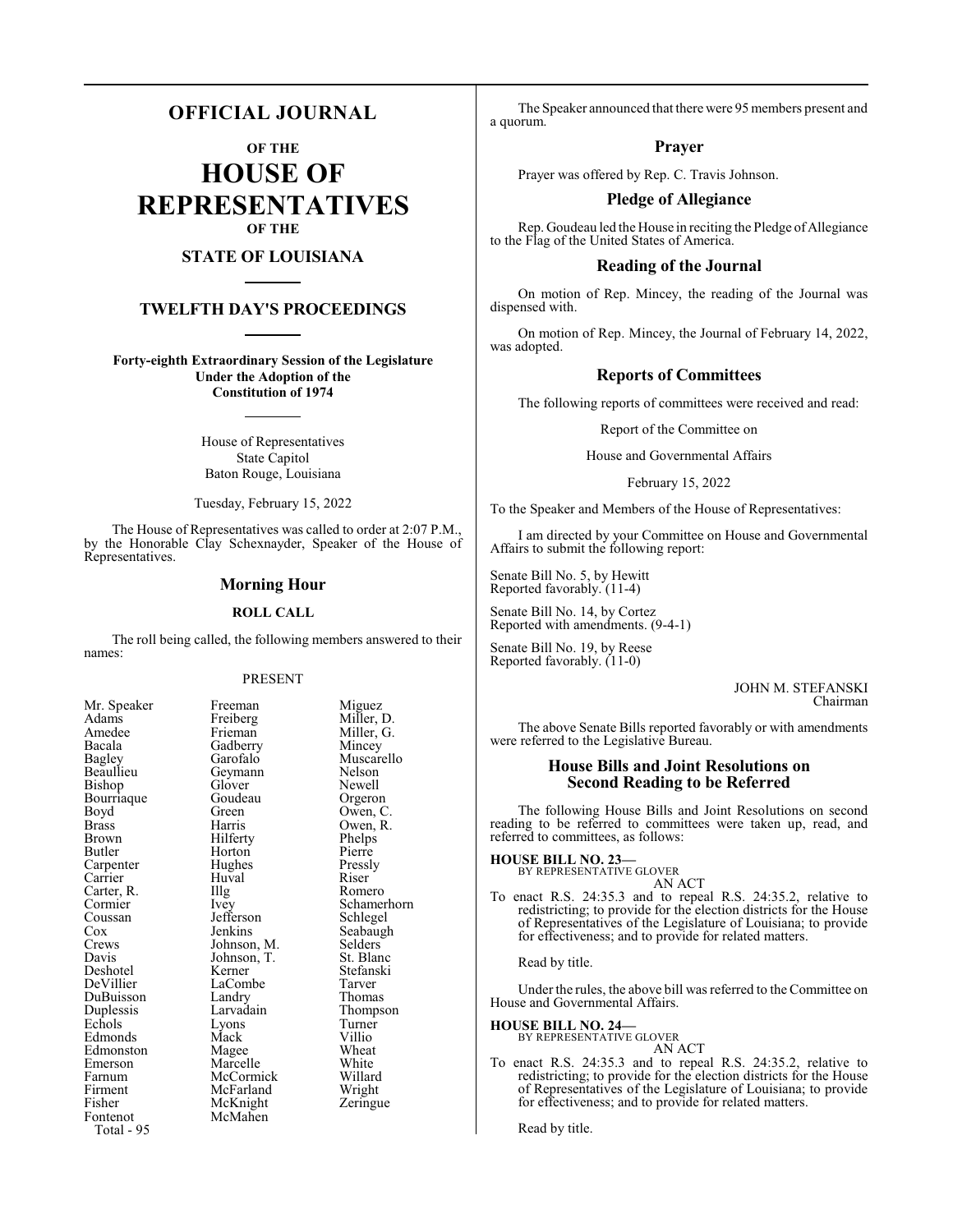# Page 2 HOUSE

12th Day's Proceedings - February 15, 2022

Under the rules, the above bill was referred to the Committee on House and Governmental Affairs.

### **Senate Bills and Joint Resolutions on Second Reading to be Referred**

The following Senate Bills and Joint Resolutions on second reading to be referred were taken up, read, and referred to committees, as follows:

#### **SENATE BILL NO. 1—** BY SENATOR CORTEZ

AN ACT

To enact R.S. 24:35.1 and to repeal R.S. 24:35, relative to legislative redistricting; to provide for the election districts for the Senate of the Legislature of Louisiana; to provide for effective dates; and to provide for related matters.

Read by title.

Under the rules, the above bill was referred to the Committee on House and Governmental Affairs.

#### **SENATE BILL NO. 15—** BY SENATOR HEWITT

AN ACT

To enact R.S. 13:101.2 and 101.3, and to repeal R.S. 13:101, 101.1, and 312.4, relative to the supreme court; to provide relative to redistricting supreme court justice districts; to provide for the filling of vacancies; to eliminate statutory provisions for a temporary additional judgeship for the Court of Appeal for the Fourth Circuit and such judge's appointment to the supreme court; and to provide for related matters.

Read by title.

Under the rules, the above bill was referred to the Committee on House and Governmental Affairs.

### **House Bills and Joint Resolutions on Second Reading Reported by Committee**

The following House Bills and Joint Resolutions on second reading reported by committee were taken up and acted upon as follows:

### **HOUSE BILL NO. 22—** BY REPRESENTATIVE IVEY

AN ACT

To enact R.S. 13:101.2 and 101.3 and to repeal R.S. 13:101, 101.1, and 312.4, relative to the supreme court; to provide relative to redistricting supreme court justice districts; to provide for the filling of vacancies; to eliminate statutory provisions for a temporary additional judgeship for the Court of Appeal for the Fourth Circuit and such judge's appointment to the supreme court; and to provide for related matters.

Read by title.

Reported with amendments by the Committee on House and Governmental Affairs.

The committee amendments were read as follows:

### **HOUSE COMMITTEE AMENDMENTS**

Amendments proposed by House Committee on House and Governmental Affairs to Original House Bill No. 22 by Representative Ivey

### AMENDMENT NO. 1

On page 1, delete lines 13 through 20 and delete pages 2 through 4 and on page 5, delete lines 1 through 3 and insert the following:

 $\Gamma(1)$  District 1 is composed of Precincts 1, 2, 3, 4, 5, 7, 8, 9, 10, 11, 12, 13, 14, 15, 16, 17, 18, 19, 20, 21, 22, 23, 24, 25, 26, 27, 28, 29, 30, 31, 32, 33, 34, 35, 36, 37, 38, 39, 40, 41, 42, 43, 44, 45, 46, 51, 52, 53, 54, 55, 56, 57, 58, 59, 60, 61, 62, 63, 64, 65, 66, 67, 68, 69, 70, 71, 72, 73, 74, 75, 76, 77, 78, 79, 80, 81, 82, 83, 84, 85, 86, 87, 88, 89, 90, 91, 92, 93, 94, 95, 96, 97, 98, 99, 100, 101, 102, 103, 105, 106, 108, 116, 117, 118, 119, 120, 121, 122, 123, 124, 125A, 125B, 126, 127, 128, 129, 130, 132, 247, 248, 1-GI, 1-H, 2-H, 3-H, 4-H, 5-H, 6-H, 7-H, 8-H, 9-H, 1-K, 2-K, 3-K, 4-K, 5-K, 6-KA, 6-KB, 7-KA, 7-KB, 8-K, 9-K, 10-K, 11-K, 12-K, 13-KA, 13-KB, 14-K, 15-K, 16-K, 17-K, 18-K, 19-K, 20-K, 25-K, 27-K, 28-K, 29-K, 34-K, 35-K, and 1-L of Jefferson Parish; Precincts 3-20, 4-8, 4-9, 4-11, 4-14, 4-15, 4-17, 4-17A, 4-18, 4-20, 4-21, 4-22, 4-23, 5-13, 5-15, 5-16, 5-17, 5-18, 9-45A, 17-17, 17-18, 17-18A, 17-19, and 17-20 of Orleans Parish; Plaquemines Parish; St. Bernard Parish; St. Tammany Parish; and Washington Parish.

(2) District 2 is composed of Precincts 2-18D, 3-1, 3-2, 3-3, 3-4, and 4-1A of Bossier Parish; Caddo Parish; Claiborne Parish; Concordia Parish; Precincts 1-1, 1-2, 1-3, 1-4, 1-5, 1-6, 1-10, 1-11, 1-13, 1-14, 1-15, 1-16, 1-17, 1-18, 1-19, 1-20, 1-21, 1-22, 1-23, 1-24, 1-25, 1-26, 1-27, 1-28, 1-29, 1-30, 1-31, 1-32, 1-36, 1-37, 1-38, 1-44, 1-45, 1-46, 1-50, 1-51, 1-54, 1-58, 1-61, 1-62, 1-63, 1-67, 1-68, 1-70, 1-71, 1-76, 1-77, 1-78, 1-81, 1-82, 1-83, 1-84, 1-85, 1-86, 1-87, 1-88, 1-91, 1-92, 1-93, 1-94, 1-95, 1-97, 1-100, 1-101, 1-102, 1-104, 2-1, 2-2, 2-3, 2-4, 2-5, 2-9, 2-10, 2-11, 2-12, 2-13, 2-14, 2-15, 2-16, 2-17, 2-18, 2-19, 2-20, 2-21, 2-22, 2-23, 2-24, 2-25, 2-26, 2-27, 2-28, 2-29, 2-30, 2-31, 2-32, 2-34, 2-35, 2-36, 2-37, 3-8, 3-12, 3-24, 3-28, 3-32, 3-54, and 3-72 of East Baton Rouge Parish; East Carroll Parish; East Feliciana Parish; Madison Parish; Morehouse Parish; Precincts 3, 5,  $8, 9, 9A, 10, 11, 12, 13, 14, 15, 16, 17, 18, 19, 20, 21, 22, 23, 24, 26, 27, 27A, 28, 29, 30, 34, 47, 59, 60, 62, 63, 65, 65A, 66, 67, 68, 69, 60, 61, 62, 63, 65, 65A, 66, 67, 68, 69, 60, 61, 62, 63, 64, 65, 65A, 66, 67$ 27, 27A, 28, 29, 30, 34, 47, 59, 60, 62, 63, 65, 65A, 66, 67, 68, 69,<br>70, 72, 73, 74, and 79 of Quachita Parish: Tensas Parish: Precincts 1, 70, 72, 73, 74, and 79 of Ouachita Parish; Tensas Parish; Precincts 1,  $2, 3, 4, 8, 9, 10, 24,$  and 26 of Union Parish; Webster Parish; West Carroll Parish; and West Feliciana Parish.

(3) District 3 is composed of Acadia Parish; Allen Parish; Beauregard Parish; Calcasieu Parish; Cameron Parish; Jefferson Davis Parish; Lafayette Parish; and Vermilion Parish.

(4) District 4 is composed of Bienville Parish; Precincts 1-1 1-2, 1-3, 1-3A, 1-3B, 1-4, 1-5, 2-1, 2-2, 2-3, 2-3A, 2-4, 2-5A, 2-6, 2-7, 2-8, 2-9, 2-10, 2-11, 2-11A, 2-12A, 2-12B, 2-12C, 2-13, 2-14, 2-15, 2-16, 2-17A, 2-17B, 2-18B, 2-18C, 2-18E, 2-18F, 2-18G, 2-19, 2-20, 2-21A, 2-21B, 2-21C, 2-21D, 2-22A, 2-22B, 2-22C, 2-23, 4-2, 4-3A, 4-3B, 4-3C, 4-3D, 4-4A, 4-4B, 4-5A, 4-6A, 4-6B, 4-7A, 4-7B, 4-8A, 4-8B, 4-8C, 4-8D, 4-8E, 4-8G, 4-9, 4-10, 4-11A, 4-11B, and 4-11C ofBossier Parish; Caldwell Parish; Catahoula Parish; De Soto Parish; Franklin Parish; Grant Parish; Jackson Parish; La Salle Parish; Lincoln Parish; Natchitoches Parish; Precincts 1, 1A, 2, 4, 6, 7, 25, 31, 32, 33, 35, 36, 37, 38, 39, 40, 41, 42, 43, 44, 44A, 45, 46, 48, 49, 50, 51, 51A, 52, 52A, 53, 54, 55, 56, 56A, 57, 58, 61, 64, 71, 75, 76, 77, and 78 of Ouachita Parish; Rapides Parish; Red River Parish; Richland Parish; Sabine Parish; Precincts 5, 6, 7, 11, 12, 13, 14, 15, 16, 17, 17A, 18, 19, 20, 22, 23, 27, 28, and 29 of Union Parish; Vernon Parish; and Winn Parish.

(5) District 5 is composed of Ascension Parish; Precincts 1-7, 1-8, 1-9, 1-12, 1-33, 1-34, 1-35, 1-39, 1-40, 1-41, 1-42, 1-43, 1-47, 1-48, 1-49, 1-52, 1-53, 1-55, 1-56, 1-57, 1-59, 1-60, 1-64, 1-65, 1-66, 1-69, 1-72, 1-73, 1-74, 1-75, 1-79, 1-80, 1-89, 1-90, 1-98, 1-99, 1-103, 1-105, 1-107, 2-6, 2-7, 2-8, 2-33, 3-1, 3-2, 3-3, 3-4, 3-5, 3-6, 3-7, 3-9, 3-10, 3-11, 3-13, 3-14, 3-15, 3-16, 3-17, 3-18, 3-19, 3-20, 3-21, 3-22, 3-23, 3-25, 3-26, 3-27, 3-29, 3-30, 3-31, 3-33, 3-34, 3-35, 3-36, 3-37, 3-38, 3-39, 3-40, 3-41, 3-43, 3-44, 3-45, 3-46, 3-47, 3-48, 3-49, 3-50, 3-51, 3-52, 3-53, 3-55, 3-56, 3-57, 3-58, 3-59, 3-60, 3-61, 3-62, 3-63, 3-64, 3-65, 3-66, 3-67, 3-68, 3-69, 3-70, and 3-71 of East